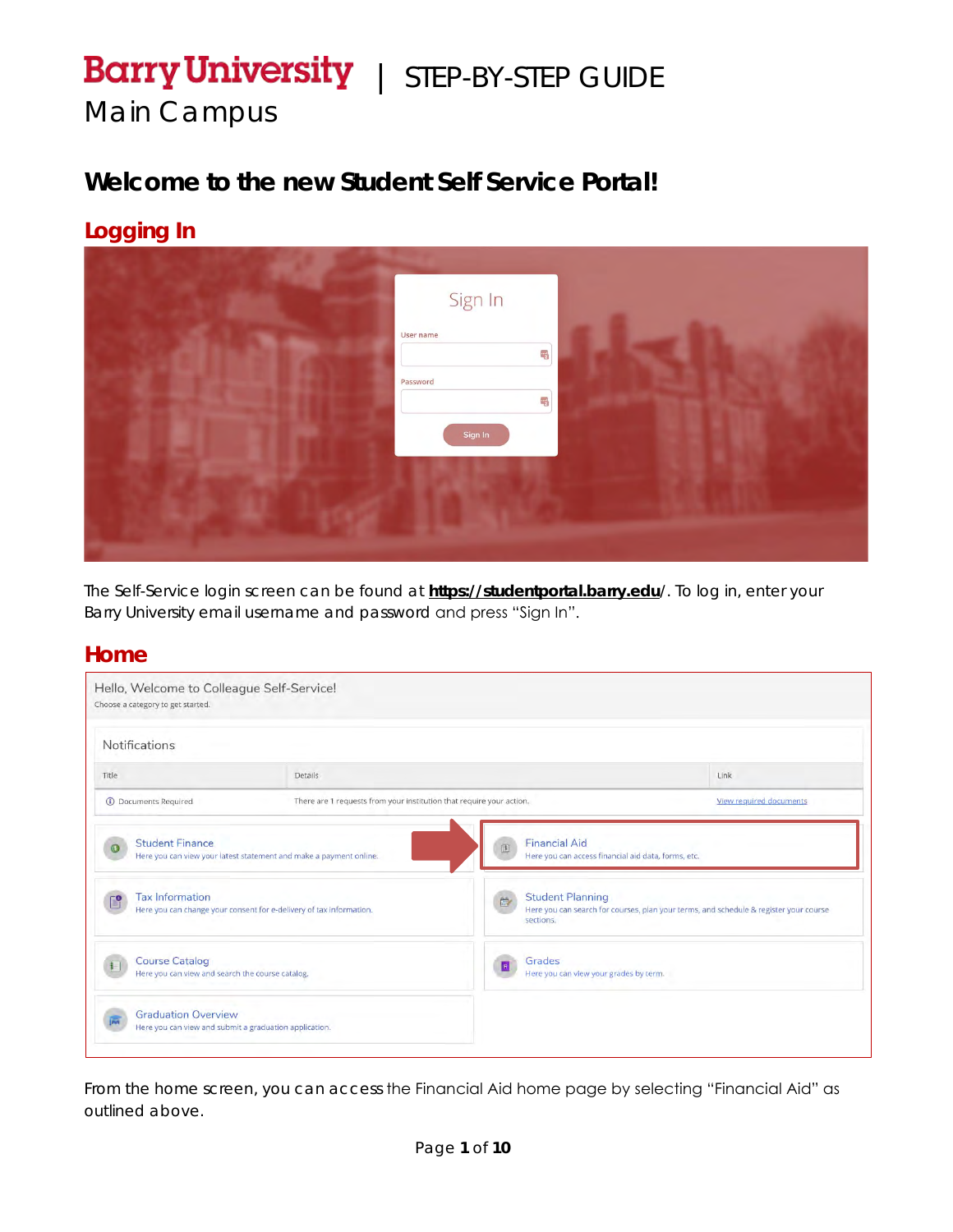#### **Financial Aid Home**

*Navigate to the top portion of the screen and select Financial Aid.*



*After selecting Financial Aid, a list of options will display with further screens to explore.*

|    | <b>Financial Aid</b><br><b>Financial Information</b><br>$\alpha$ |            |
|----|------------------------------------------------------------------|------------|
|    | <b>Financial Aid Home</b>                                        | logi       |
|    | <b>Required Documents</b>                                        | e Ur       |
|    | My Awards                                                        | <b>Aid</b> |
| Us | Request a New Loan                                               | d to       |
|    | Offer Letter                                                     | ! An       |
|    | College Financing Plan                                           |            |
|    | Satisfactory Academic Progress                                   | d          |
|    | In order to complete you                                         |            |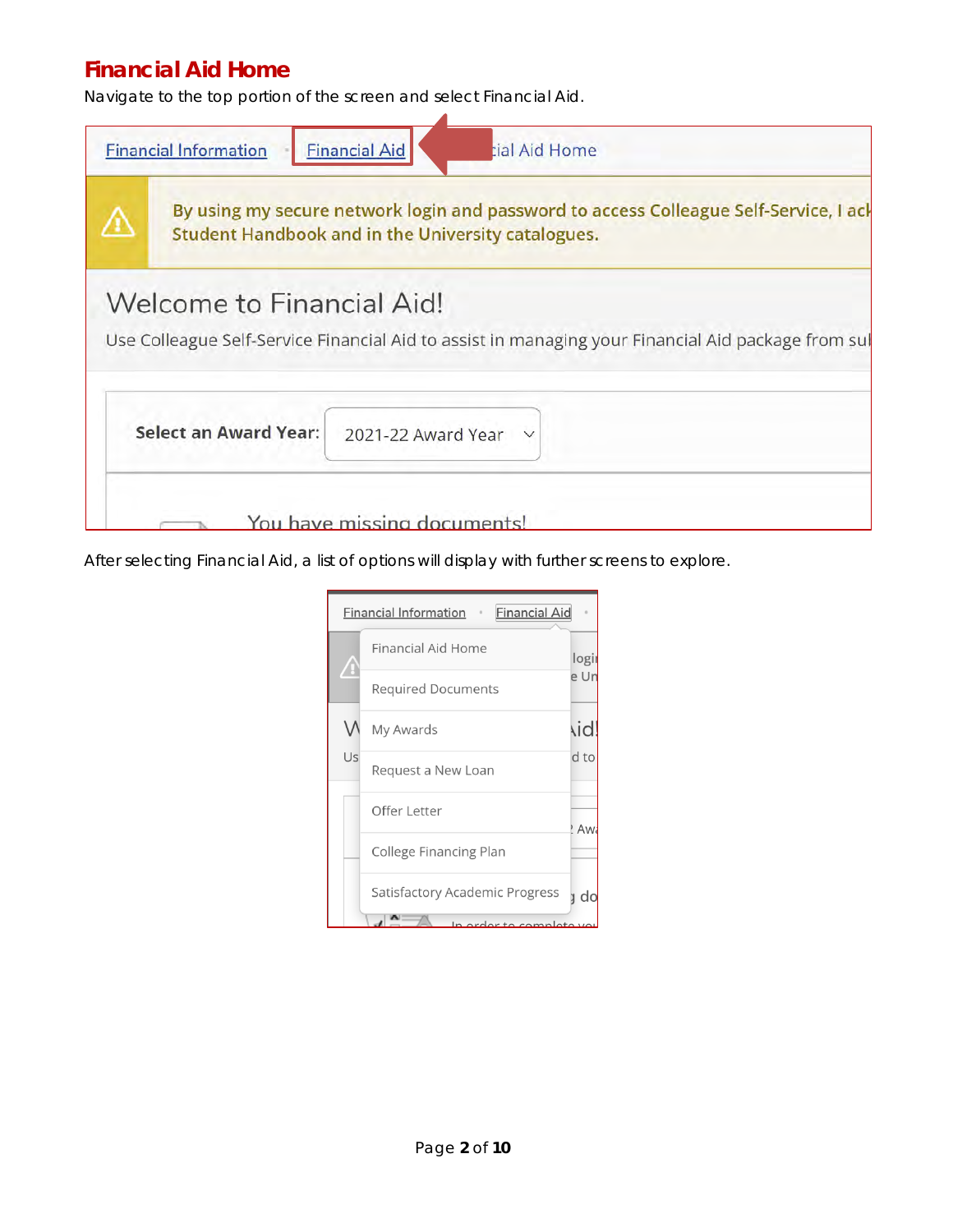*You can also navigate to the Financial Aid options through the left pane by selecting the symbol that looks like a bank.*

A

孟

❤



*After selecting the "Financial Information" tab, you will see 3 options appear. Expand the "Financial Aid" option for additional screens.*



#### **Award Year**

*Be sure to make note of the award year selected at the top of the screen. Selecting this dropdown box will allow for you to change the award year you wish to view, if any others are available.*

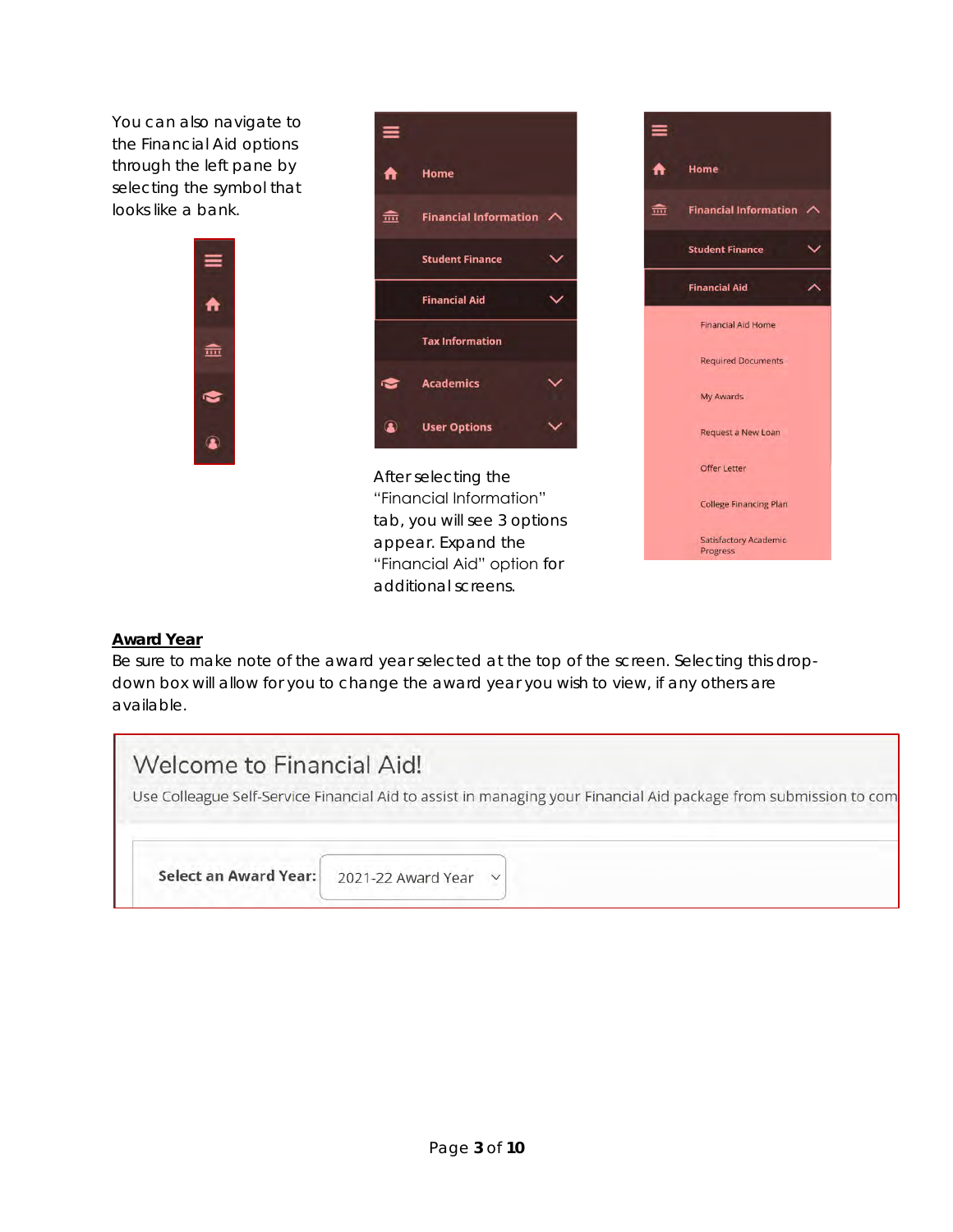#### **Checklist**

*Your checklist is a tracker to let you know where you are in the Financial Aid process. If the task*  has a green check mark next to it, it is completed, and you no longer need to worry about that task. However, if it has a yellow warning sign, that means that you still need to complete that *task (in some cases you may need to submit additional documentation to complete that task).*

| Checklist              |                                                           |
|------------------------|-----------------------------------------------------------|
| $\checkmark$ Completed | Submit a Free Application for Federal Student Aid (FAFSA) |
| A Action Needed        | Complete required documents                               |

*If you have been awarded a Direct Loan, some additional steps are required before your loan can be disbursed. These steps will appear in the checklist as shown below (and on the "My Awards" screen, later in this guide). The Entrance Counseling, Master Promissory Note and Annual Student Loan Acknowledgement (only for loans beginning with the 2022-23 award year or after) are completed at studentaid.gov. The school receives electronic notification when those are completed, which in turn marks the item "completed" on your checklist.* 

*Please Note: Depending on the time of year, the Financial Aid office may not be able to send your loan to the US Department of Education for certification to evaluate your progress on these steps. The US Department of Education only processes loans for a certain period before the start of the semester. If you think these steps are completed, but aren't being reflected on your checklist, log-in to studentaid.gov to check your status on these items. Once processing begins for that upcoming award year, the student self-service portal will update automatically.*

| ✔ Completed          | Complete Direct Loan Entrance Counseling  |  |
|----------------------|-------------------------------------------|--|
| A Action Needed      | Sign a Direct Loan Master Promissory Note |  |
| <b>Action Needed</b> | Annual Student Loan Acknowledgment        |  |

#### **Required Documents**

*Navigate to Required documents page from the Financial Aid menu. This screen informs you of what documents you have left to complete/upload and also shows you documents that have already been received by the Financial Aid Office.*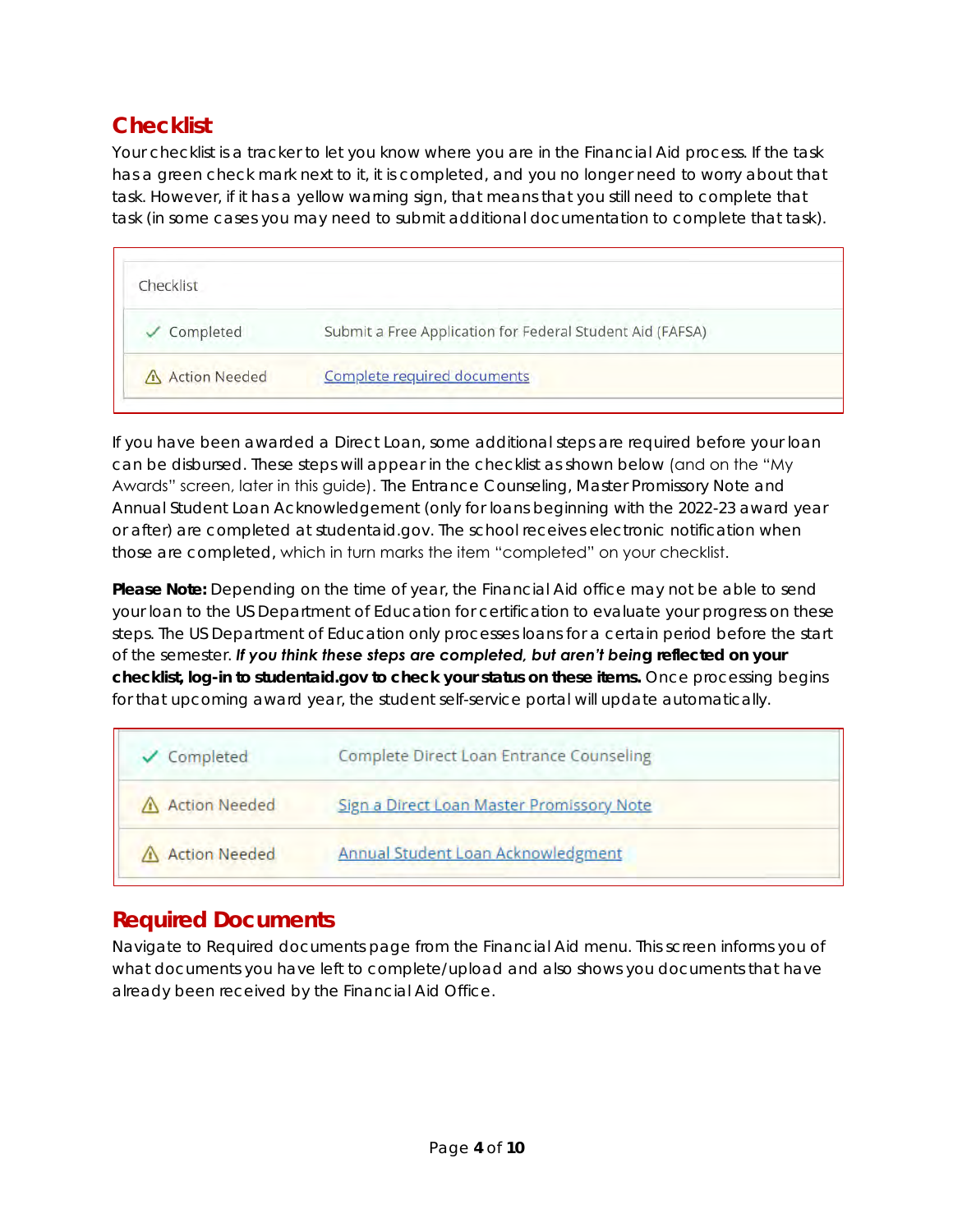|    | <b>Financial Aid</b><br><b>Financial Information</b> . |
|----|--------------------------------------------------------|
|    | Financial Aid Home                                     |
|    | <b>Required Documents</b>                              |
|    | My Awards                                              |
| Us | Request a New Loan                                     |
|    | Offer Letter                                           |
|    | College Financing Plan                                 |
|    | Satisfactory Academic Progress                         |

|                             | Be sure to submit ALL required documents before their due date to make sure your Financial Aid package is not delayed.                                                                         |            |                      |                                    |
|-----------------------------|------------------------------------------------------------------------------------------------------------------------------------------------------------------------------------------------|------------|----------------------|------------------------------------|
| Select an Award Year:       | 2021-22 Award Year v                                                                                                                                                                           |            |                      | Contact Financial Aid Office       |
|                             |                                                                                                                                                                                                |            |                      | <b>View All Required Documents</b> |
| Document                    | Explanation                                                                                                                                                                                    | Due Date   | Status               | Attachments                        |
| 2021-2022 Fafsa             |                                                                                                                                                                                                | 06/18/2021 | Received             |                                    |
| Florida Residency Affidavit | To receive State of Florida aid, recipients must establish Florida<br>residency for 12 months prior to the first day of the term for  more<br>Click here to upload to the financial aid portal | Due ASAP   | <b>Required ASAP</b> |                                    |

In some cases, you can click on the link provided to upload that document, otherwise submit it *directly to the Financial Aid office.*

#### **My Awards**

*On the My Awards page you can view your awards from any available award year. Under each award listed, you can select "View Award" to view information regarding it.*

|    | <b>Financial Aid</b><br><b>Financial Information</b><br>$\alpha$ |
|----|------------------------------------------------------------------|
|    | Financial Aid Home                                               |
|    | <b>Required Documents</b>                                        |
|    | My Awards                                                        |
| Us | Request a New Loan                                               |
|    | Offer Letter                                                     |
|    | College Financing Plan                                           |
|    | <b>Satisfactory Academic Progress</b>                            |
|    |                                                                  |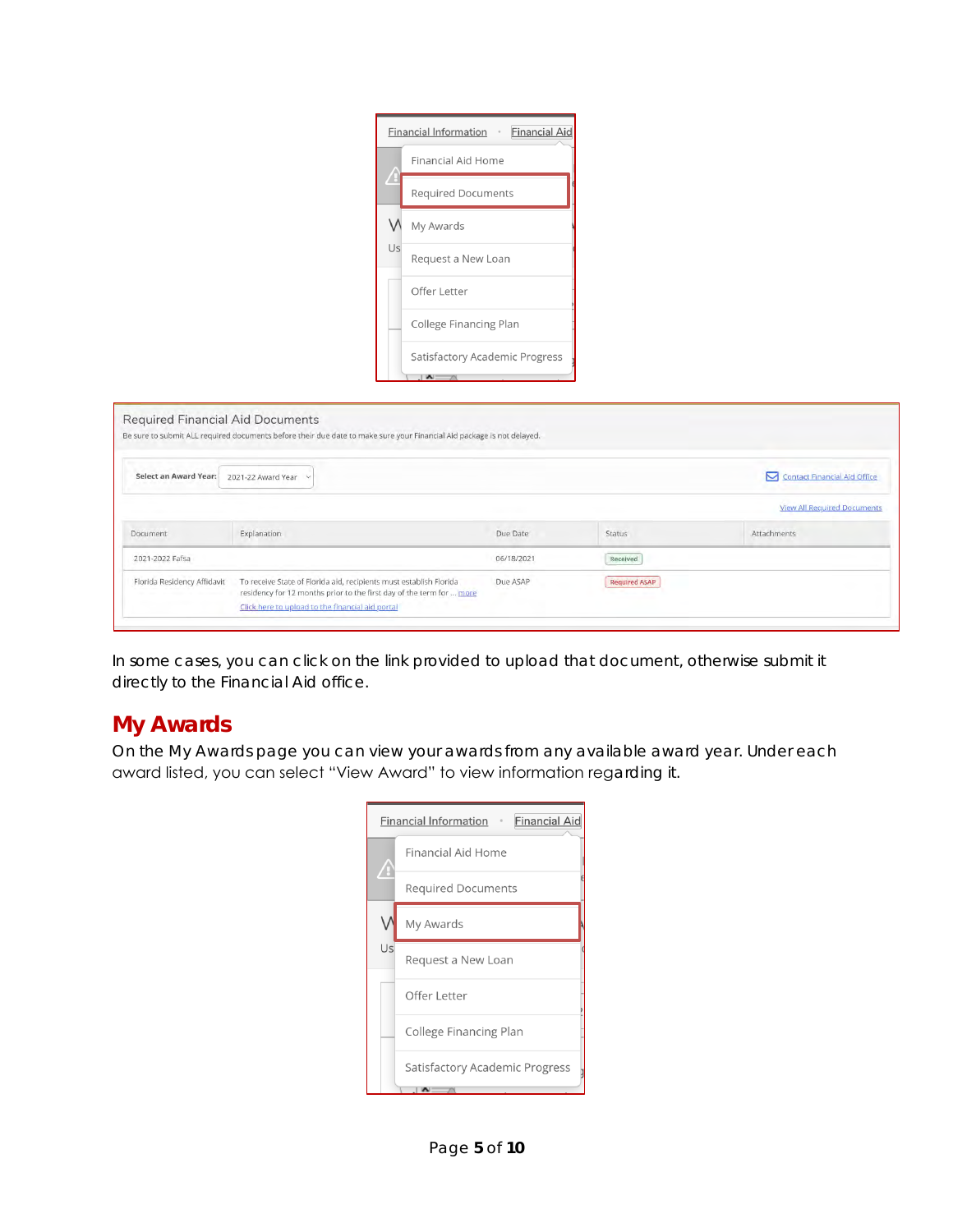| $\odot$ | Law school students can accept and decline awards on this screen.<br>All other students do not need to accept or decline awards. If you need to make changes to your<br>loans contact the Financial Aid office. |                        |                             |                                                                                                                                                                                                                               |
|---------|-----------------------------------------------------------------------------------------------------------------------------------------------------------------------------------------------------------------|------------------------|-----------------------------|-------------------------------------------------------------------------------------------------------------------------------------------------------------------------------------------------------------------------------|
|         | My Awards<br>Law school students can accept or decline awards on this screen. All other students do not need to accept or decline awards.                                                                       |                        |                             |                                                                                                                                                                                                                               |
|         | Select an Award Year:<br>2021-22 Award Year<br>$\check{~}$                                                                                                                                                      |                        |                             | Contact Financial Aid Office                                                                                                                                                                                                  |
|         | You have the following Awards<br>View Disbursement Info                                                                                                                                                         |                        |                             | Your award package assumes you will be enrolled full-time. If you enroll less than full-time, the financial aid you actually receive may be less than what is stated here. Please contact your Financial Aid counselor if you |
|         | <b>Scholarships and Grants</b><br>100%<br>Money you don't have to pay back                                                                                                                                      |                        | \$3,247.00                  |                                                                                                                                                                                                                               |
| Award   |                                                                                                                                                                                                                 | <b>Status</b>          | <b>Total Awarded Amount</b> | Spring Semester 2022                                                                                                                                                                                                          |
|         | (i) Federal Pell Grant<br>$\vee$ View award                                                                                                                                                                     | <b>Estimated Award</b> | \$3,247.00                  | \$3,247.00                                                                                                                                                                                                                    |
|         | Award Total                                                                                                                                                                                                     |                        |                             |                                                                                                                                                                                                                               |
| Award   |                                                                                                                                                                                                                 |                        | <b>Total Awarded Amount</b> | Spring Semester 2022                                                                                                                                                                                                          |
|         | <b>Total Awards</b><br>v Accept or Decline All (Law students only)                                                                                                                                              |                        | \$3,247.00                  | \$3,247.00                                                                                                                                                                                                                    |

*Barry University uses passive acceptance for your Financial Aid, which means all of the aid you were offered will be automatically accepted on your behalf unless you contact the Financial Aid office to decline an award.* **There is nothing you need to do on this screen to accept your aid.** *The awards will show as "Estimated" until processing begins for the current award year, usually right at the beginning of the semester.*

*If you were awarded Direct loans, a loan requirements checklist is also shown on this screen. Please go to studentaid.gov to ensure completion of those steps.*

|                      | Loan Requirements Checklist                                                                                       |
|----------------------|-------------------------------------------------------------------------------------------------------------------|
| Complete             | <b>Complete Direct Loan Entrance Counseling</b><br>You completed the Direct Loan entrance counseling on 1/29/2017 |
| M Incomplete         | Sign a Direct Loan Master Promissory Note                                                                         |
| <b>Action Needed</b> | Annual Student Loan Acknowledgment                                                                                |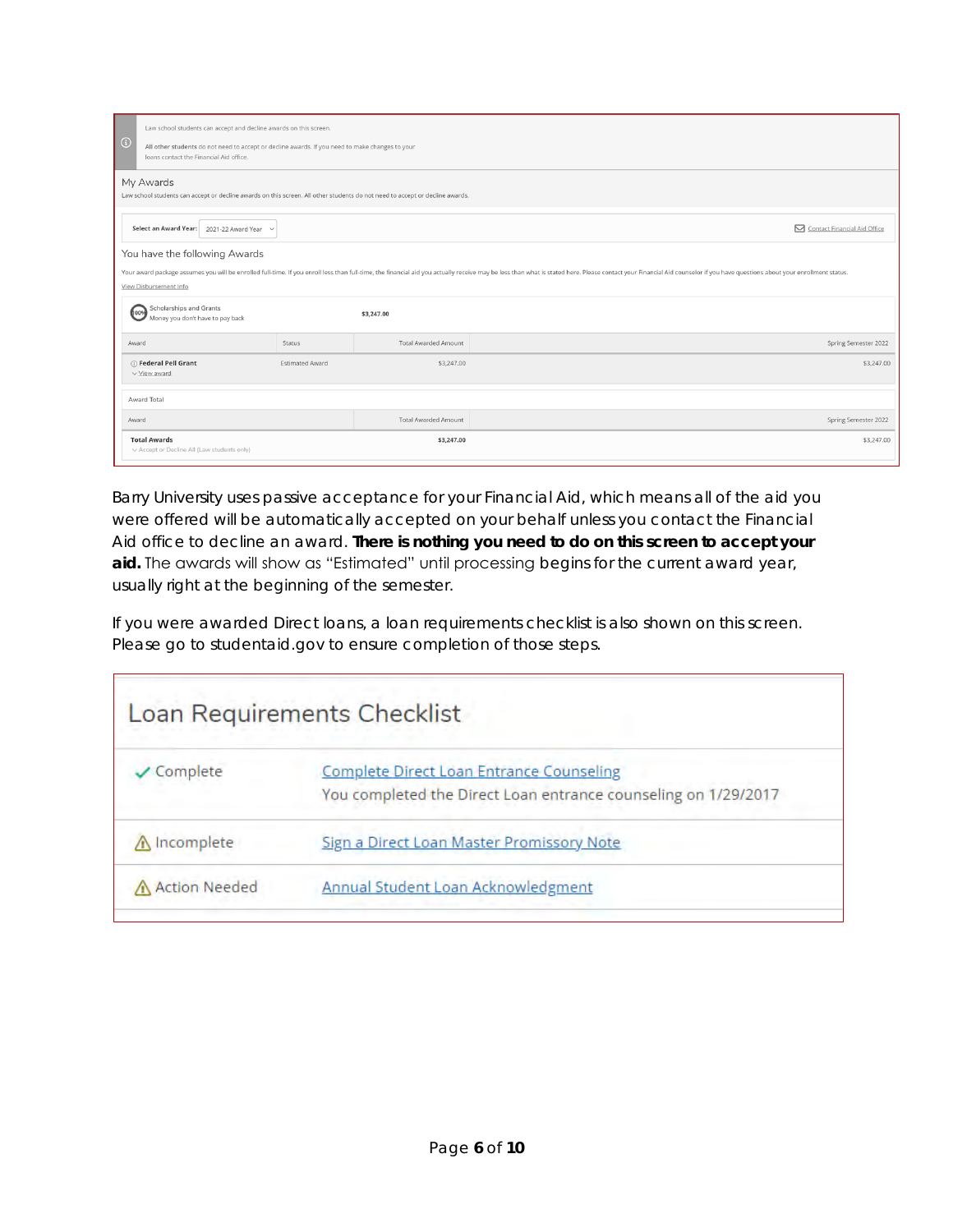#### **Request a New Loan**



*The "Request a New Loan" feature is not available for Main Campus since students are automatically packaged with their maximum Direct loan eligibility. If you need to request a new loan, you can always contact the Financial Aid Office and they'd be happy to help talk to you about your options.*

| Request a New Loan<br>You can request a new loan and review submitted loan requests.                                                                  |
|-------------------------------------------------------------------------------------------------------------------------------------------------------|
| Select an Award Year: 2021-22 Award Year $\sim$                                                                                                       |
| $\bigcirc$<br>You are not permitted to submit a new loan request at this time. Please contact your Financial Aid Office if you need more information. |
|                                                                                                                                                       |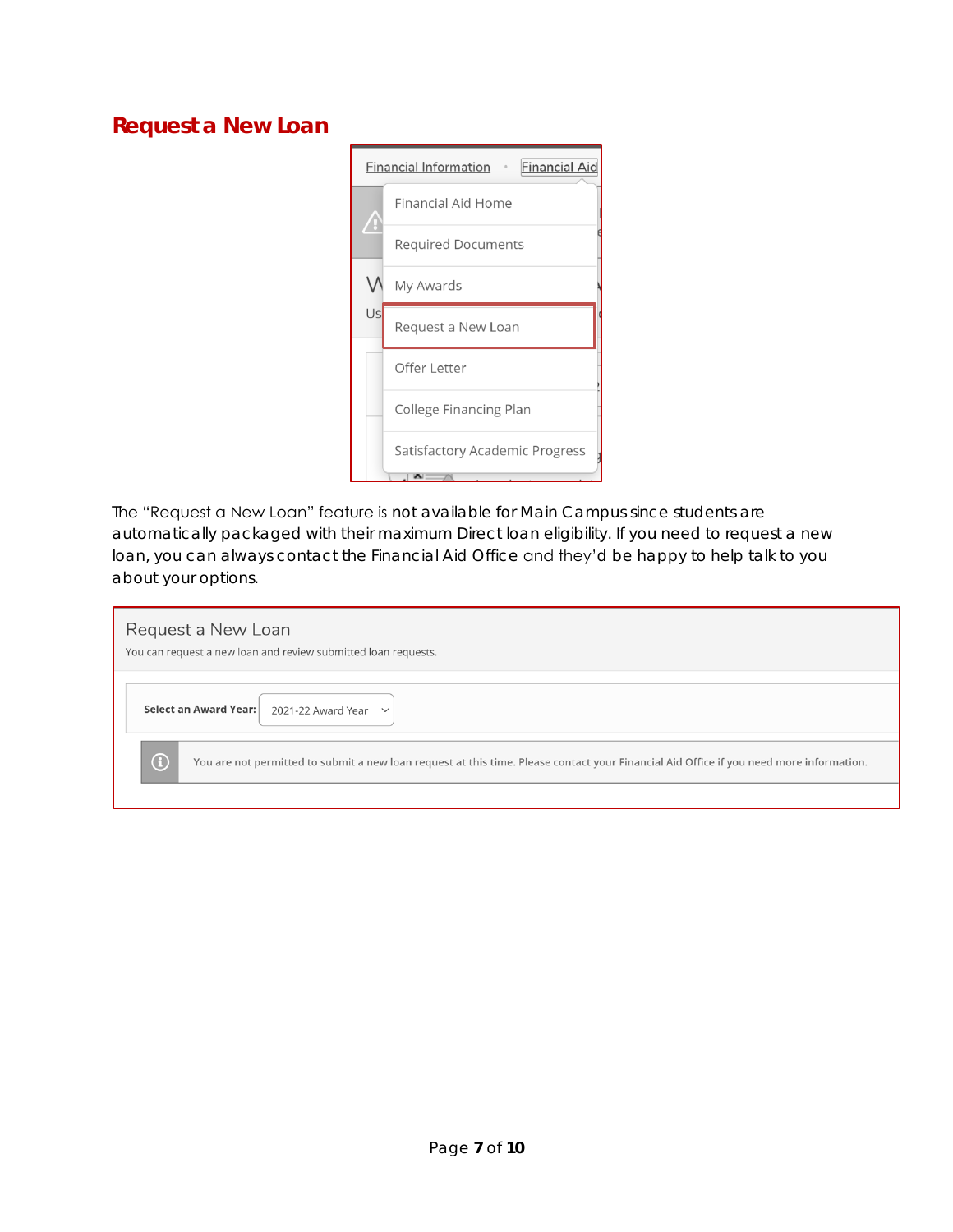#### **Offer Letter**



*Below is an example of an offer letter that may be found here.* **The PDF version of your offer letter will only be available once all awards have been accepted at the start of the semester.**

| Offer Letter<br>Please review your offer letter and contact the Financial Aid office for any questions |                                                                                                        |                                                                 |                              |
|--------------------------------------------------------------------------------------------------------|--------------------------------------------------------------------------------------------------------|-----------------------------------------------------------------|------------------------------|
| Select an Award Year:<br>2021-22 Award Year v                                                          |                                                                                                        |                                                                 | Contact Financial Aid Office |
| 2021-22 Award Year                                                                                     |                                                                                                        |                                                                 | \$3,247.00                   |
| <b>D</b> Offer Letter                                                                                  |                                                                                                        |                                                                 |                              |
| .UNIVERSITY                                                                                            | Financial Aid Office - Main Campus<br>11300 NE Second Avenue<br>Miami Shores, FL 33161<br>305-899-3100 |                                                                 |                              |
| <b>Me Crudents E Test</b>                                                                              |                                                                                                        | Date: 12/8/2021<br>Student ID<br>Award Year: 2021-22 Award Year |                              |
| <b>Service</b><br>Dear Student5,                                                                       |                                                                                                        |                                                                 |                              |
| Your estimated financial aid is listed below along with estimated direct Barry costs.                  |                                                                                                        |                                                                 |                              |
| <b>Budget: \$0 See Details</b>                                                                         |                                                                                                        |                                                                 |                              |
| Term                                                                                                   | Enrollment                                                                                             |                                                                 |                              |
| Spring                                                                                                 | FULL TIME                                                                                              |                                                                 |                              |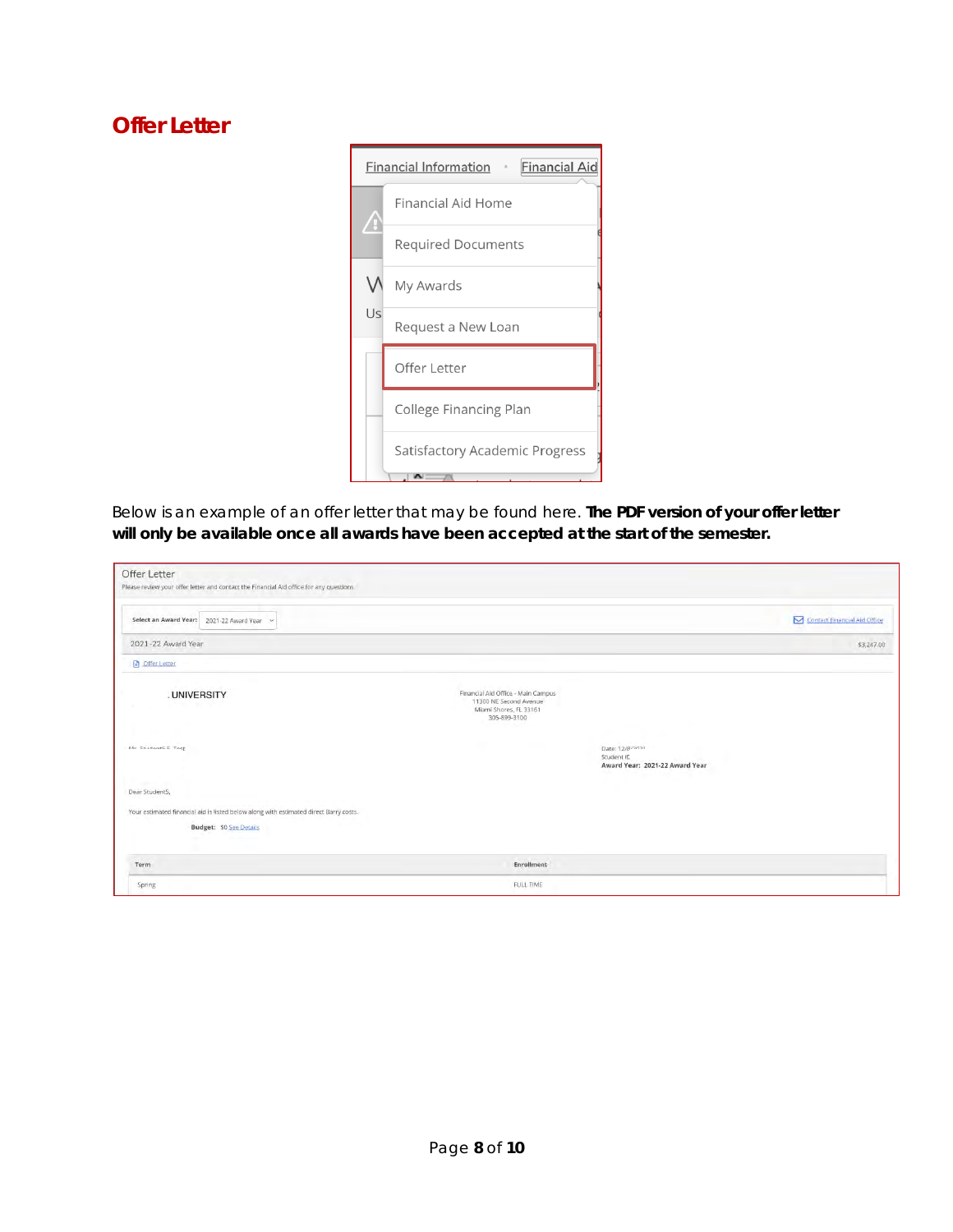### **College Financing Plan**



*The College Financing Plan page is available for* **military students** *to view your College Financing Plan as shown below.* **WARNING: This page takes a long time to load.**

| <b>College Financing Plan</b><br>View your federal financial aid data. |                                                                                                                                                 |                     |                             |
|------------------------------------------------------------------------|-------------------------------------------------------------------------------------------------------------------------------------------------|---------------------|-----------------------------|
| <b>Select an Award Year:</b><br>2021-22 Award Year $\sim$              |                                                                                                                                                 |                     |                             |
|                                                                        | Financial Aid Office - Main Campus<br>Undergraduate College Financing Plan<br>Ms. Student5 E. Test<br><b>Total Cost of Attendance 2021-2022</b> |                     | 12/08/2021                  |
|                                                                        |                                                                                                                                                 | On Campus Residence | <b>Off Campus Residence</b> |
|                                                                        | Tuition and fees                                                                                                                                | \$8,832             |                             |
|                                                                        | Housing and meals                                                                                                                               |                     | \$22,500                    |
|                                                                        | Books and supplies                                                                                                                              | \$1,392             |                             |
|                                                                        | Transportation                                                                                                                                  | \$8,496             |                             |
|                                                                        | Other education costs                                                                                                                           | \$4,526             |                             |
|                                                                        | <b>Estimated Cost of Attendance</b>                                                                                                             | \$45,746/yr         |                             |
|                                                                        | <b>Expected Family Contribution:</b>                                                                                                            |                     |                             |
|                                                                        | <b>Based on FAFSA</b><br>As calculated by the institution using information reported on the FAFSA or to your institution.                       |                     | $0$ / yr                    |
|                                                                        | <b>Based on Institutional Methodology</b><br>Used by most private institutions in addition to FAFSA.                                            |                     | N/A / yr                    |
|                                                                        | <b>Scholarship and Grant Options</b>                                                                                                            |                     |                             |
|                                                                        | Scholarships and Grants are considered "Gift" aid - no repayment is needed.                                                                     |                     |                             |